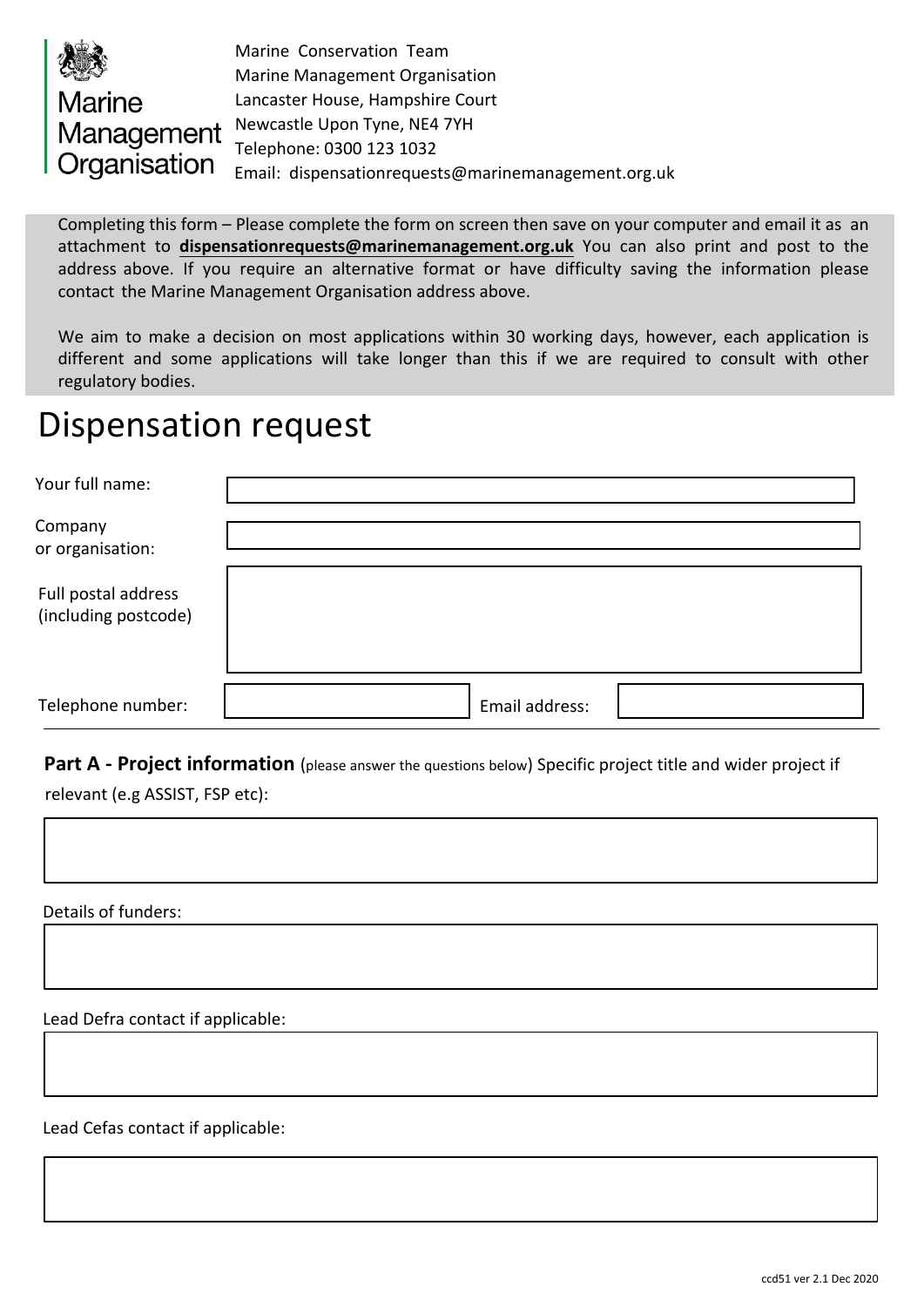Objective of the research including policy need:

### **Part B - Participant information**

| Vessel name:                                     |  |
|--------------------------------------------------|--|
| Port letter and number (PLN)                     |  |
| Registry of shipping and<br>Seamen (RSS) number: |  |
| Owner of vessel:                                 |  |
| Skipper of vessel:                               |  |

#### **Part C - Legislation**

Legislation you require the dispensation for (such as Council Regulation 2019/1241 (as retained in UK law)) for using undersized nets including dispensation from quota and days at sea requirements:

#### **Part D - Details of the trials**

Number of trials to be conducted:

Length of trial period:

Expected dates of the trials: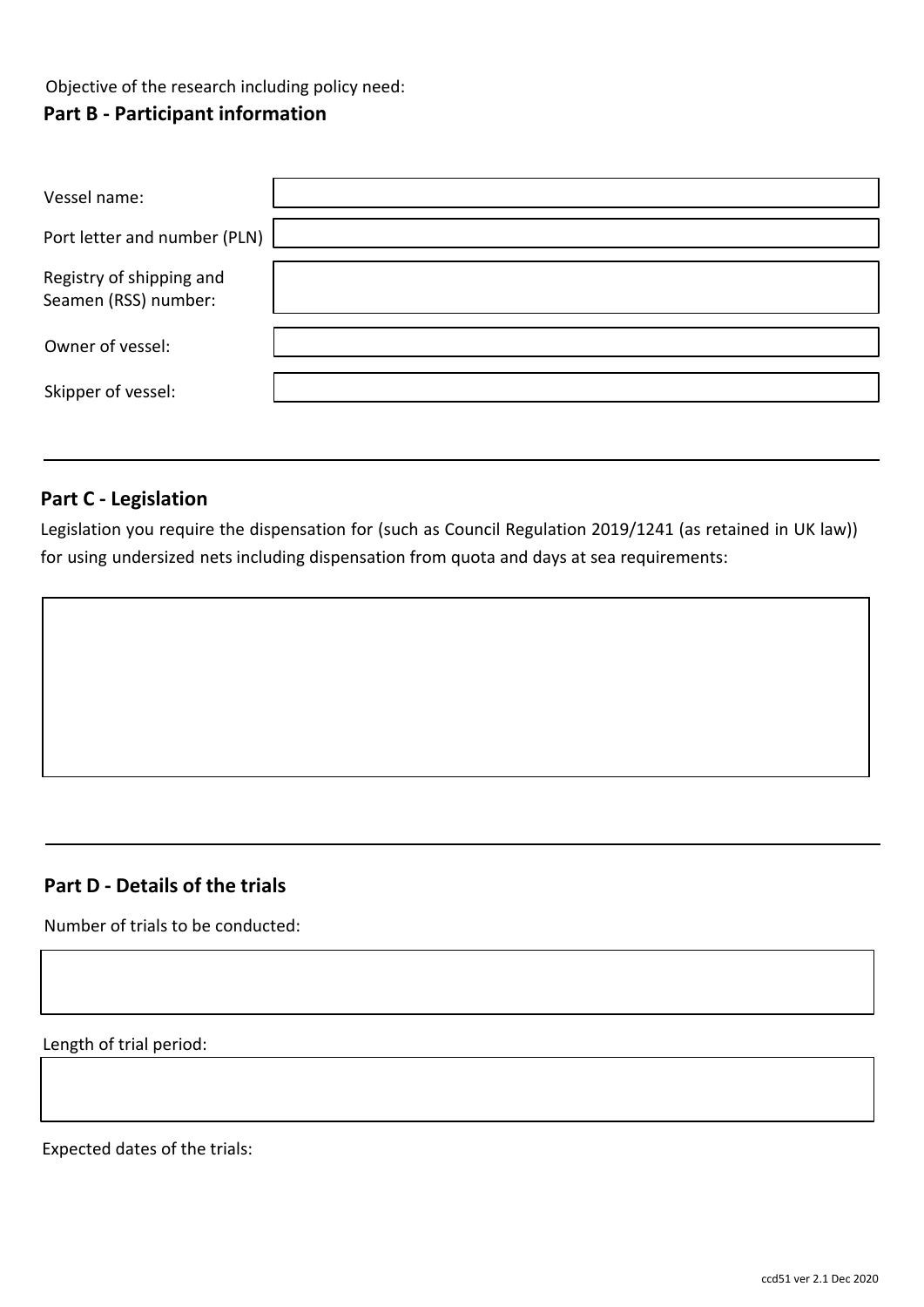ICES areas trials will be completed (Location):

Port you will sail from:

Where will catch be landed:

Type of fishing gear to be used:

All quota species and estimated quantities expected to be caught and landed during trial against vessels own quota and details of whether these will be sold:

All non-quota species expected to be caught and landed during trial against the vessels recorded landings and details of whether these will be sold:

#### **Part E - Request for scientific quota**

| Do you require scientific quota?<br>Date dispensation is required for:: | No<br>Yes               |                  |  |
|-------------------------------------------------------------------------|-------------------------|------------------|--|
|                                                                         |                         |                  |  |
| Species                                                                 | Full unprocessed weight | ICES area caught |  |
|                                                                         |                         |                  |  |
|                                                                         |                         |                  |  |
|                                                                         |                         |                  |  |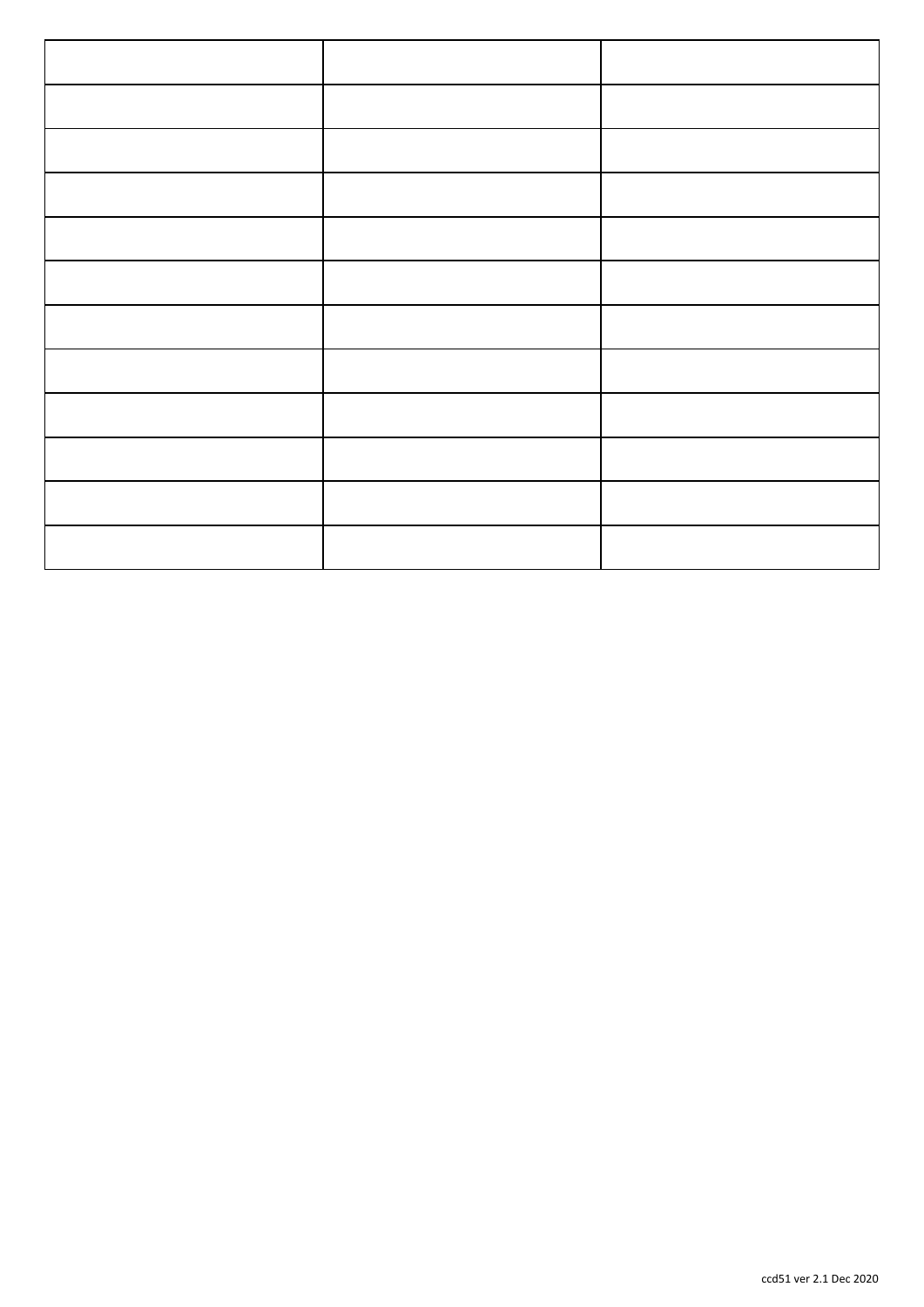#### **Part F - Monitoring effort**

In order to monitor the number of days at sea used during scientific research we now require you to select the appropriate effort scheme you require dispensation from, including gear types and sea areas, the number of days and engine size.

More information of effort management schemes is available from: https://www.gov.uk/government/collections/manage-your-fishing-effort I do not need a dispensation from any effort scheme listed below: Number of days:  $\Box$  Engine size (kilowatts): TR1 TR2 TR3 BT1 BT2 GN1 GT1 LL1  $\mathbb{R}^n$  $\sim$ Sea area: North sea Irish sea West of Scotland Sole Recovery Zone 2a: Beam trawl of mesh size equal to or greater than 80mm  $\Box$  2b: Static nets less than Western Waters Sea area **Sea area** Crabs Scallops

#### **Part G - Marine Protected Areas**

V and VI

VII

| Will you be operating within a Marine Protected Area? this includes MCZ, SPA and SAC $\Box$ Yes | $\Box$ No |
|-------------------------------------------------------------------------------------------------|-----------|
| Please provide the name of the site: (A map showing the location and providing the              |           |
| coordinates of the sites can be found here:                                                     |           |
| http://jncc.defra.gov.uk/page-5201                                                              |           |
|                                                                                                 |           |

Please provide the latitude and longitude coordinates for where you will be working with the site: